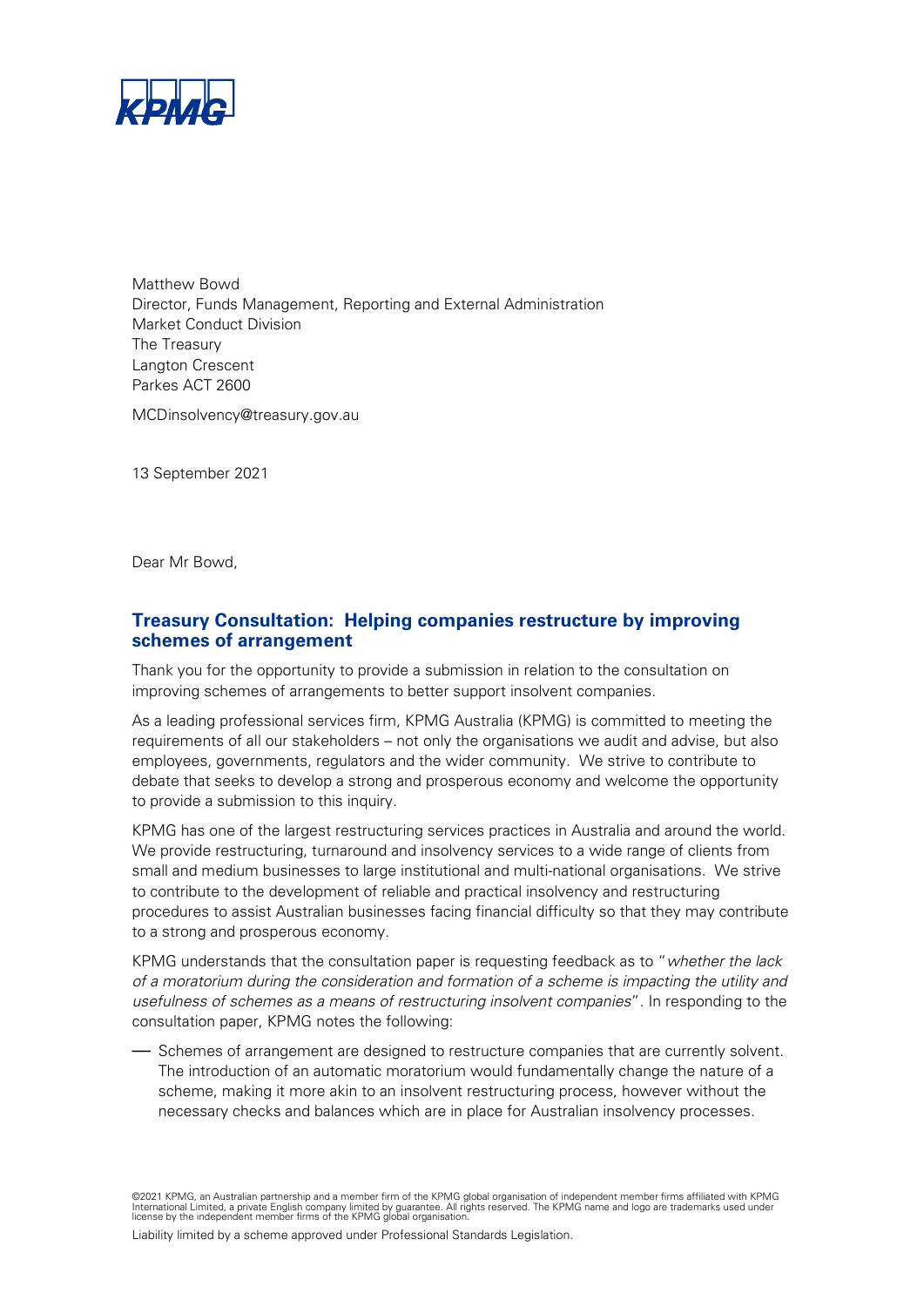

— A moratorium against any action or civil proceeding is already available by order of the Court pursuant to section 411(16) of the Corporations Act (2001).

Introducing an automatic moratorium would not increase the uptake or utility of the current regime for the following reasons:

— The key inhibiter for companies considering using the scheme of arrangement regime is the substantial cost of court led restructuring. This limits the regime to large companies, of which Australia is a considerably smaller market relative to other jurisdictions.

— Schemes are mostly used to restructure complicated debt structures and are rarely used to compromise the claims of trade creditors. The use of non-bank lending and private credit by large Australian companies is relatively small compared to other jurisdictions. Additionally, an automatic moratorium would only be useful for this type of restructuring in circumstances where lenders have not agreed to a consensual standstill, which in our experience is rare in relation to viable businesses.

— A moratorium is a considerable impost on the rights of creditors which requires supervision by either the court or an expert appointed to represent the interests of the creditors (as occurs in the voluntary administration regime). The cost of court supervision is prohibitive to small and medium sized creditors, who do not have the resources necessary for legal representation in the scheme process. In other jurisdictions, the debtor company is required to cover the advisor costs of the creditor groups (including legal costs). If this is adopted as a solution, it would further increase to the cost of the scheme process and limit the number of potential candidates.

 $-$  In our experience<sup>[1](#page-1-0)</sup>, suppliers with outstanding debts that are subject to a moratorium are unwilling to extend further credit during the moratorium period. This generally requires a substantial increase in the amount of working capital to continue operating and may result in major disruptions to the business operations. Accordingly, an automatic moratorium that applies to trade creditors has the potential to accelerate the level of distress, rather than provide breathing space.

Overall, introducing an automatic moratorium in isolation from a complete review of the appropriateness and policy intention of the scheme of arrangement regime is likely to result in more complexity, cost that may exceed any benefit derived.

### **KPMG recommendations**

In order to meet the Commonwealth's intention of increasing the utility and usefulness of schemes, KPMG recommends that:

<span id="page-1-0"></span> $1$  Based on the moratorium in the voluntary administration regime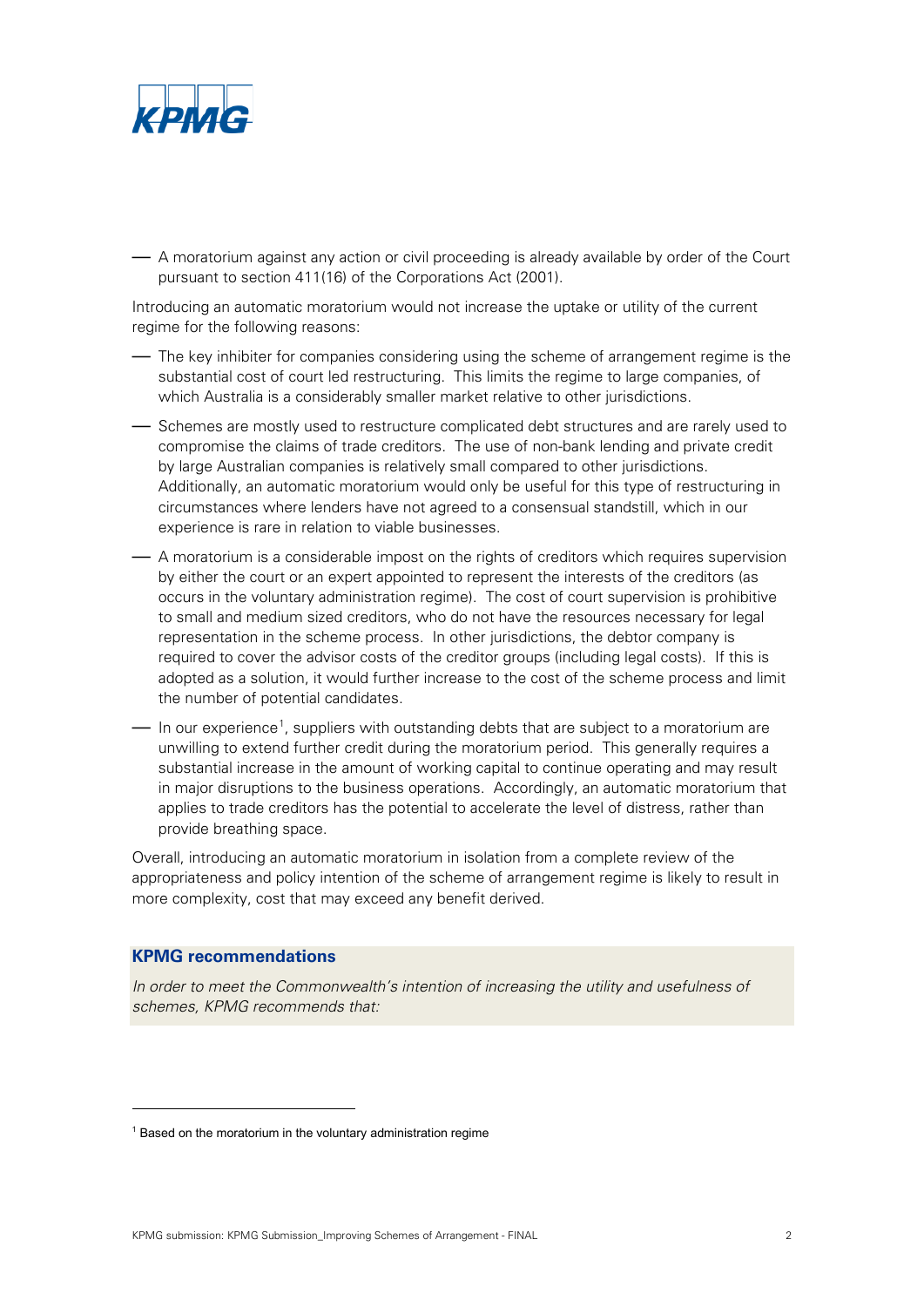

**Recommendation 1:** Consideration should be given to how independent experts can be used to replace the role of the Court in certain aspects of schemes of arrangement, which may allow for the overall cost to be reduced.

**Recommendation 2:** The Commonwealth consider a broader review of the formal restructuring regimes available to insolvent but viable businesses to determine which types of Australian companies do not currently have access to the necessary mechanisms to restructure and continue operating in a manner which is fair to both the debtor and creditors.

**Recommendation 3:** As part of the above, or in isolation, a wholesale review of the entire scheme of arrangement process should be undertaken prior to implementing an automatic moratorium that effectively allows schemes of arrangement to be used as a restructuring regime for insolvent companies.

If an automatic moratorium is introduced KPMG recommends the following:

**Recommendation 4:** The Commonwealth include a legislative review process or a sunset clause to ensure the moratorium is reviewed to ensure it is working as intended.

**Recommendation 5:** A moratorium should be targeted at only the creditors or classes of creditors that the proposed scheme seeks to compromise. If a proposed scheme does not seek to compromise trade creditors, then trade creditors should not be subject to any moratorium. Consideration should also be given to how the moratorium is overseen in the scheme context, and whether the Court should solely be able to grant exceptions to the moratorium, or if an independent monitor could also perform that function.

**Recommendation 6:** An automatic moratorium should last for no longer than 20 business days, unless extended by the Court. This is largely consistent with voluntary administration.

**Recommendation 7:** To incentivise the provision of credit during an automatic moratorium, credit extended during the moratorium period should receive a priority status under any subsequent liquidation of the company.

We have sought to answer the consultation questions set out in the discussion paper at **Attachment A**. If you would like to discuss this letter or related restructuring policy at any stage, please don't hesitate to reach out.

Yours sincerely,

James Stewart Partner National Leader – Restructuring Services KPMG Australia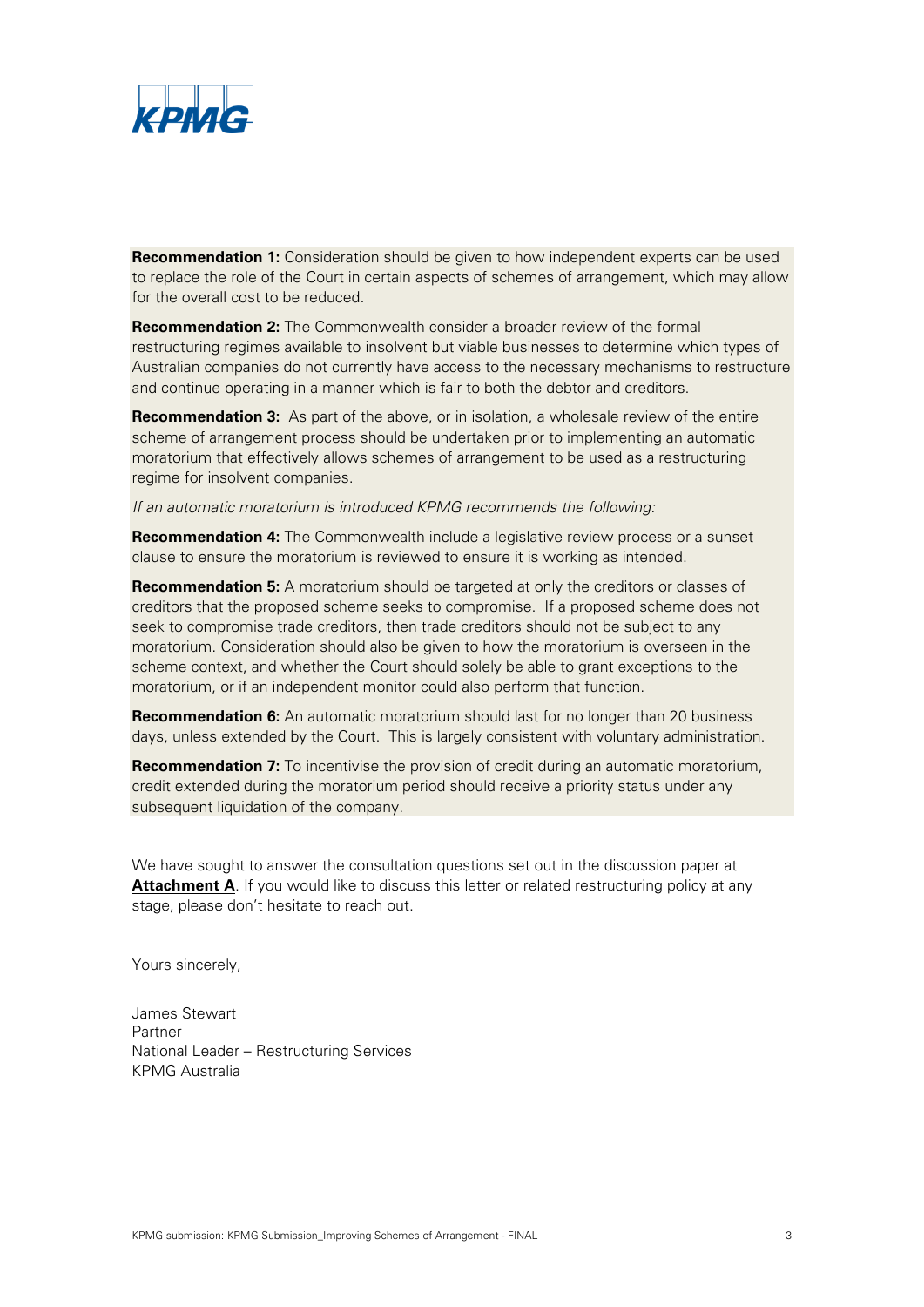

# **Attachment A: Response to consultation questions**

## **Introduction**

KPMG has experience in the various aspects of the schemes of arrangement, including as the advisor to scheme proponents, as independent experts and as scheme administrators. In our experience, the very limited adoption of the schemes of arrangement is due to:

- The considerable cost of schemes which makes them suitable only to large companies;
- The timeframe required to implement a scheme requires the company to decide to undertake the restructure while still having sufficient resources to support the business (i.e. being solvent) for periods of up to six months. In our experience, management of businesses (other than for companies with professional directors) facing a potential financial crisis often will fail to recognise the circumstances early enough to provide the necessary runway to implement a scheme (and often there are insufficient resources to fund a voluntary administration, notwithstanding the moratorium on outstanding debts);
- Schemes are primarily used as a deleveraging tool, often through a debt for equity exchange. Only a small collection of creditors (e.g. hedge funds) are willing to accept this form of compromise. Australian banks and trade creditors are generally unwilling to accept equity in exchange for their debts; and
- Schemes (and formal restructuring processes in general) are not well understood by trade creditors who generally do not have the resources to understand the complicated and lengthy explanatory material. There have been few examples of schemes seeking to compromise trade creditor claims in Australia recently. However, in similar circumstances for companies in voluntary administration, this often results in trade creditors ceasing to supply or offer credit, creating further problems for the distressed business. Accordingly, schemes are generally better suited to restructuring financial debts, rather than trade suppliers.

KPMG notes that the Productivity Commission recommended that the Corporations Act be amended to create a moratorium on creditor enforcement during the formation of schemes of arrangement and that this moratorium be aligned with the approach used in voluntary administration. It also recommended that Courts be given the explicit powers to lift all or part of the moratorium in circumstances where its application would lead to unjust outcomes. However, the Commission also noted that "while the Commission considers that moratoriums will assist the formation of schemes, they could also lead to some abuse of schemes, and potentially negative impacts on some creditors". In our view, the practical implications of the Commission's recommendation needs to be carefully reviewed.

## **Responses to consultation questions**

We have considered the questions and have provided responses separated into two sections:

— **Key response:** this is our response in line with our recommendations.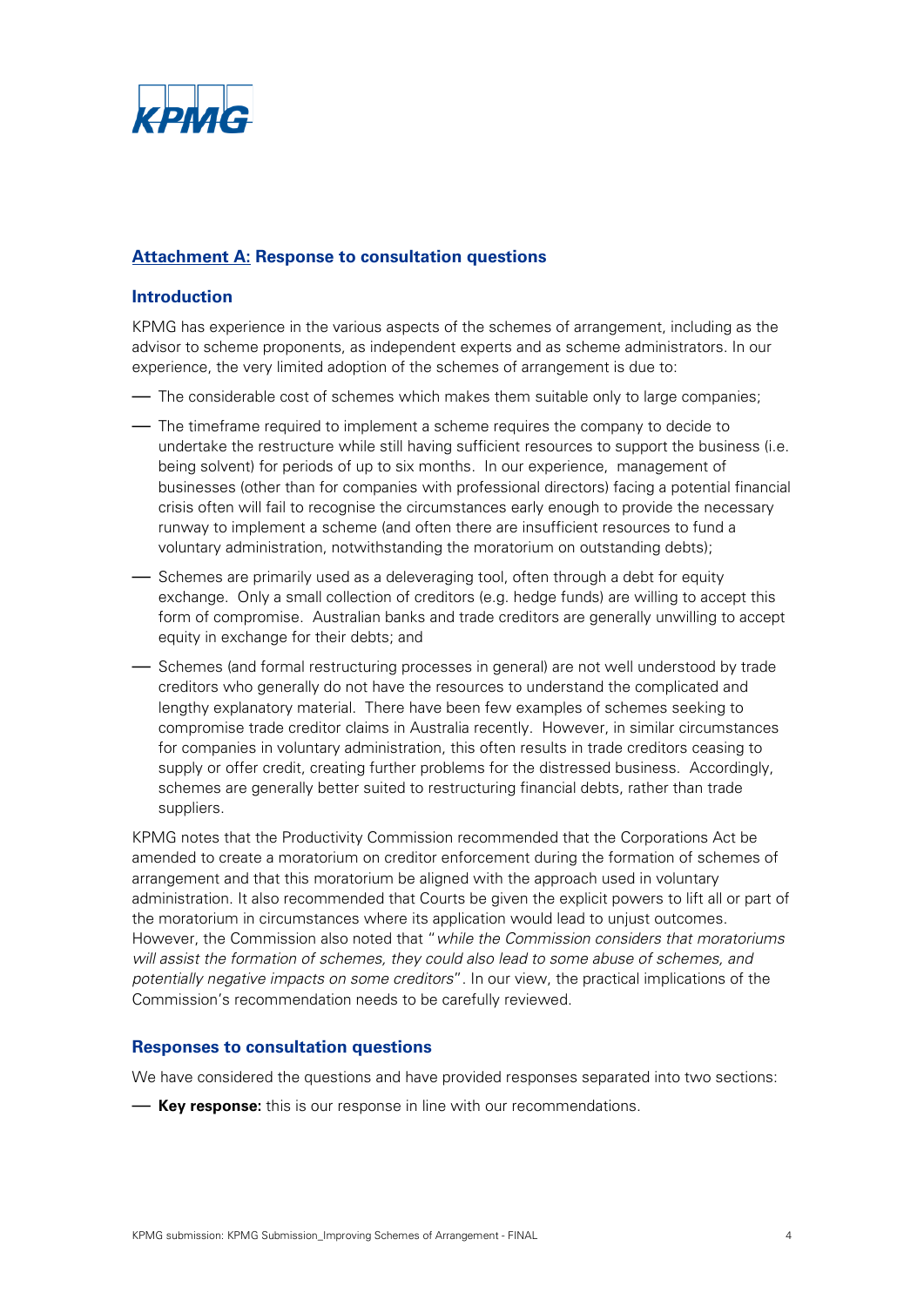

— **Secondary comments:** these are additional comments should the Commonwealth proceed to implement an automatic moratorium.

## **Question 1: Should an automatic moratorium apply from the time that a company proposes a scheme of arrangement? Should the automatic moratorium apply to debt incurred by the company in the automatic moratorium period?**

#### **Key response**

KPMG's view is that an automatic moratorium would not enhance the scheme of arrangement regime.

It is rare that a scheme seeks to compromise trade creditors, which is where an automatic moratorium would have the most impact. However, other than through their vote, the scheme of arrangement regime provides little protection for trade creditors due to most not having the means to be heard or represented in a court restructuring.

In relation to financial creditors, if a business is facing an event of default or circumstance where its facilities may mature without a suitable alternative form of finance being in place, it is common practice for distressed borrowers to seek a temporary waiver of relevant defaults or a standstill agreement with its lenders to provide time to implement a restructure. This type of consensual moratorium is usually provided in circumstances of increased transparency by the borrower of its circumstances and the opportunity to maintain a viable business. Accordingly, we expect there would be limited utility in replacing a consensual moratorium agreement with a non-consensual moratorium, except in circumstances where the borrower may have a complex debt structure and the financiers are not aligned.

#### **Secondary comments**

If a moratorium was introduced to the scheme of arrangement regime, the moratorium should not apply to debts incurred during the moratorium period.

We have extensive experience dealing with suppliers during the voluntary administration process that have outstanding debts that are subject to a moratorium. The debts incurred during the voluntary administration process benefit from:

- Not being subject to the moratorium;
- Having priority status as costs of the administration; and
- The voluntary administrator being personally liable for their payment.

Notwithstanding the above benefits, it is often difficult to obtain credit from suppliers to allow the business to continue to trade. A moratorium on debts incurred during a scheme moratorium period would likely exacerbate the level of distress, rather than alleviating it.

Considerable attention needs to be given to the increase in working capital required by a company that has announced plans to propose a scheme of arrangement as suppliers are likely to reduce their credit terms or only offer to supply if paid cash on delivery.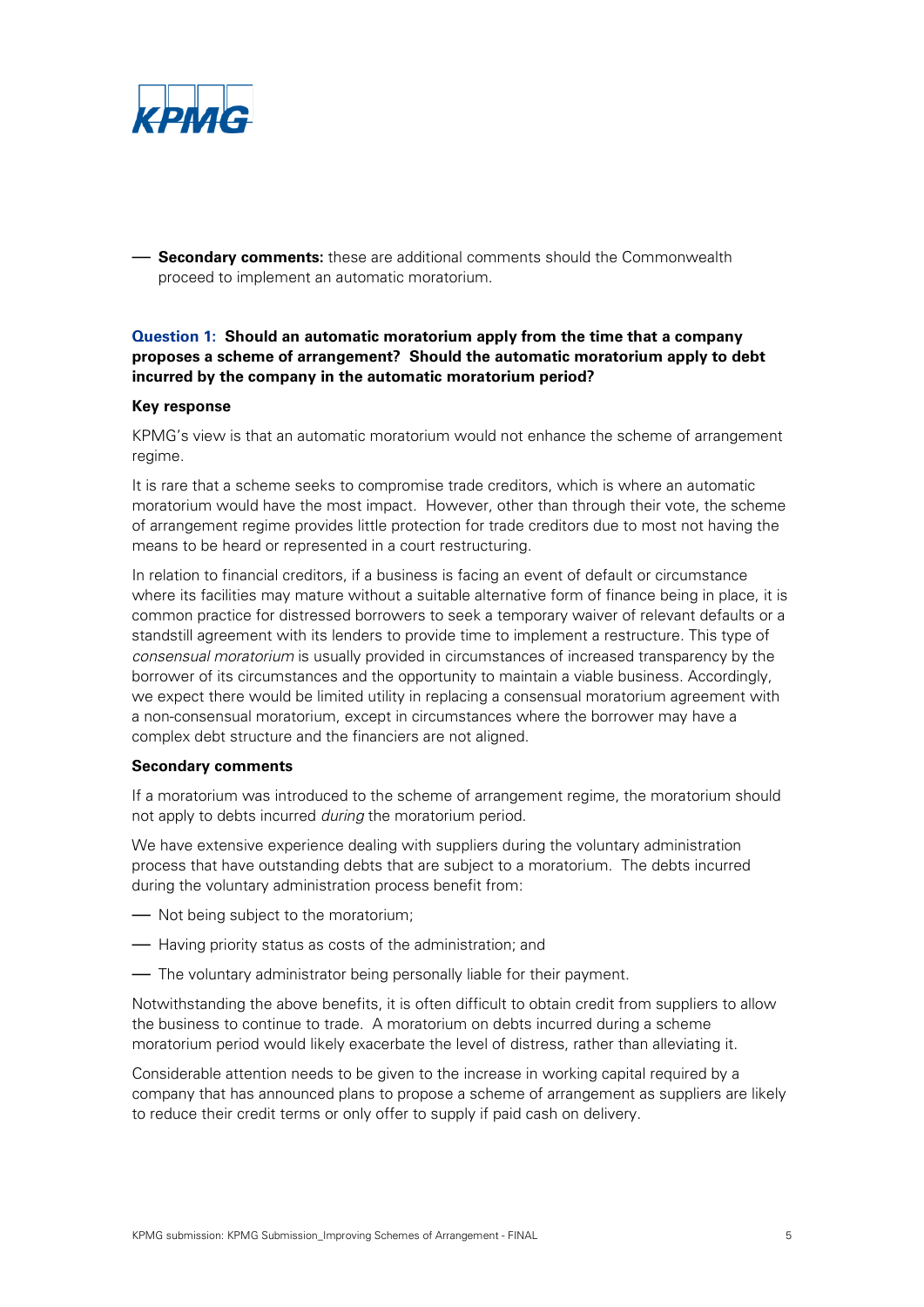

**Question 2: Would the moratorium applied during voluntary administration be a suitable model on which to base an automatic moratorium applied during a scheme of arrangement? Are any adjustments to this regime required to account for the scheme context? Should the Court be granted the power to modify or vary the automatic stay?** 

#### **Key response**

The voluntary administration moratorium is a broad moratorium which applies to all creditors of a company. The moratorium limits the ability of creditors or third parties to take steps in relation to secured property or property owned by the third party.

Schemes of arrangement generally target specific creditors or a class of creditors. The broad nature of the voluntary administration moratorium makes it unsuitable to the specific nature of scheme of arrangement restructurings.

#### **Secondary comments**

If a moratorium is to be introduced to the scheme of arrangement process, it should be targeted at only the creditors or classes of creditors that the proposed scheme seeks to compromise. If a proposed scheme does not seek to compromise trade creditors, as is the case in most schemes, then trade creditors should not be subject to any moratorium.

In the voluntary administration context, both the voluntary administrator and the court have power in relation to the moratorium, and the voluntary administrator can provide consent for a creditor to exercise a right that is otherwise prevented by the moratorium. Consideration should be given to how the moratorium is overseen in the scheme context, and whether the court should solely be able to grant exceptions to the moratorium, or if an independent monitor could also perform that function.

An independent monitor may allow for a reduction in costs associated with the moratorium. It may also provide an avenue for creditors to be heard who otherwise may not have the financial resources to be represented in a court process.

The court should be granted the power vary or modify the moratorium. This is required to prevent abuse or the deliberate prejudicing of certain creditors. It is also required to end the moratorium when in the opinion of the court, it is evident that a successful scheme of arrangement cannot be achieved.

## **Question 3: When should the automatic moratorium commence and terminate? Are complementary measures (for example, further requirements to notify creditors) necessary to support its commencement?**

### **Key response**

KPMG's view is that an automatic moratorium would not enhance the scheme of arrangement regime.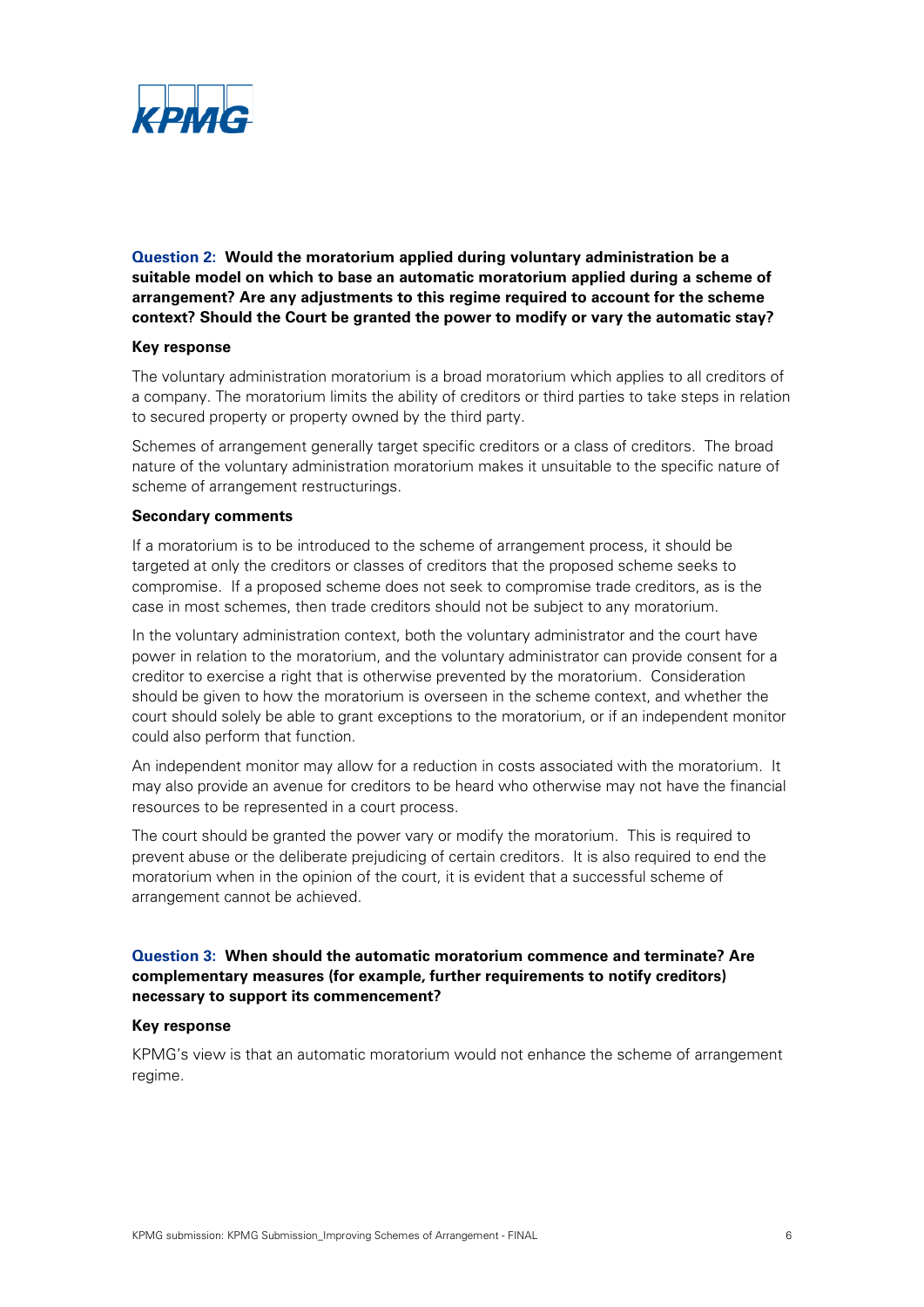

### **Secondary comments**

If an automatic moratorium is introduced to the scheme of arrangement process, it should commence following the publication of a notice to the scheme creditors of the intention to propose a scheme.

In relation to the company publishing its intention to propose a scheme of arrangement, the moratorium should not commence until the notification has been published on the ASIC published notices website. Written notification to the proposed scheme creditors should also be required within a defined period, such as five business days.

The moratorium should terminate at the earlier of:

- The defined period for the automatic moratorium (unless extended by the Court);
- An order by the Court that the moratorium terminate;
- The creditors voting against the proposed scheme of arrangement;
- The scheme of arrangement completing; or
- The scheme of arrangement being terminated by the scheme administrator.

## **Question 4: How long should the automatic moratorium last? Should its continued application be reviewed by the Court at each hearing?**

#### **Key response**

KPMG's view is that an automatic moratorium would not enhance the scheme of arrangement regime.

#### **Secondary comments**

If an automatic moratorium is introduced to the scheme of arrangement process, it should last for no longer than 20 business days, unless extended by the Court. This is largely consistent with the voluntary administration regime.

The moratorium should be considered at each Court hearing. We expect it should only be rare circumstances that the Court makes orders to advance the scheme of arrangement but does not continue the moratorium.

## **Question 5: Are additional protections against liability for insolvent trading required to support any automatic moratorium?**

#### **Key response**

KPMG's view is that an automatic moratorium would not enhance the scheme of arrangement regime.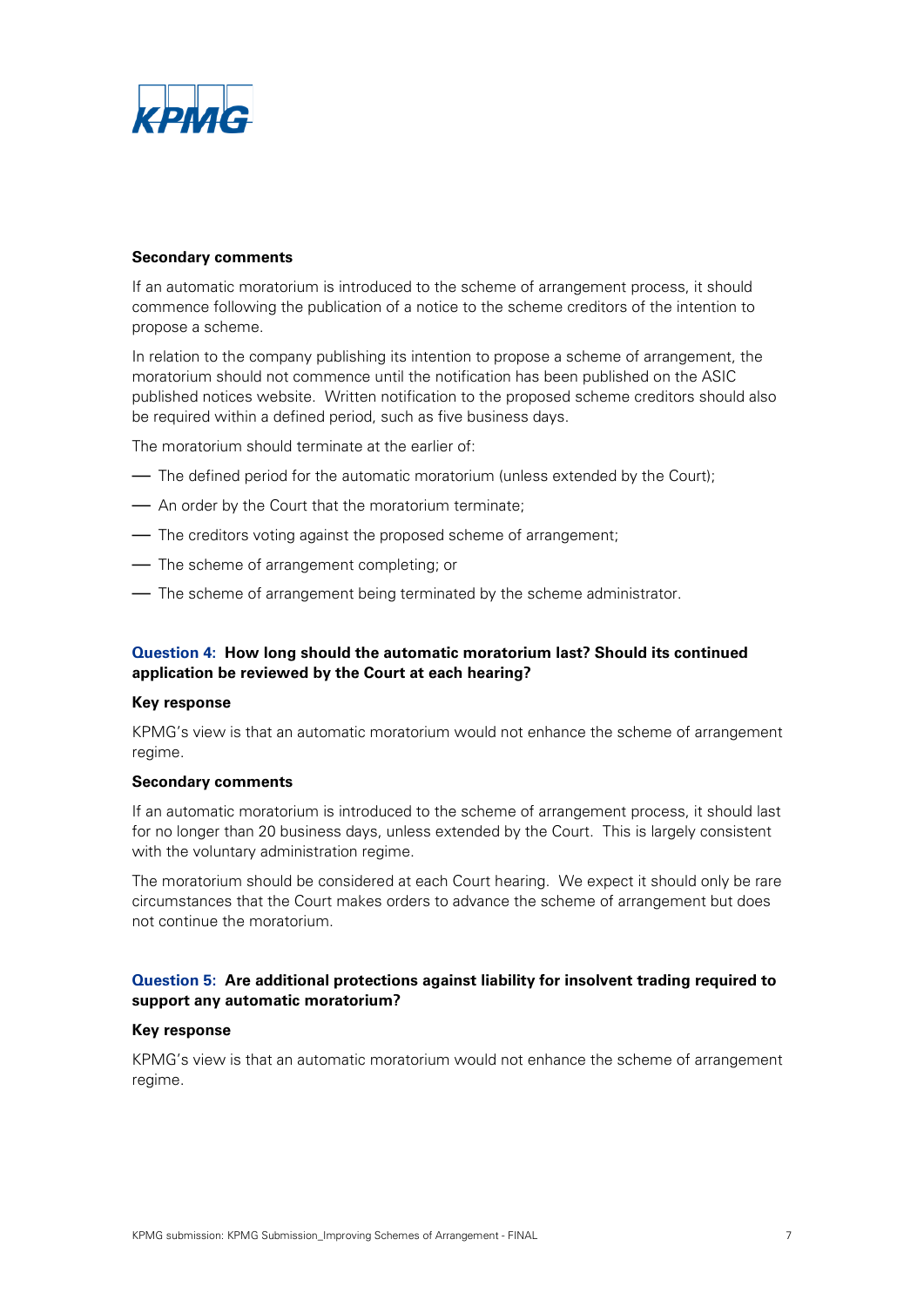

### **Secondary comments**

Directors have the benefit of the safe harbour defences to insolvent trading in section 588GA if certain criteria are satisfied, which we expect would be achieved in most, if not all, good faith attempts to implement a scheme of arrangement of a viable business.

We note that an independent review of the safe harbour legislation has also been announced. The outcome of that review should inform whether additional protections are required or whether the current regime is providing enough comfort to directors to pursue the best path for all stakeholders.

We also note there is precedent for additional protections, as exists under the small business restructuring regime. [2](#page-7-0) However, this regime includes the oversight of a small business restructuring practitioner, who has obligations to creditors.

## **Question 6: What, if any, additional safeguards should be introduced to protect creditors who extend credit to the Company during the automatic moratorium period?**

#### **Key response**

The Australian insolvency regimes have a clear policy intention that all creditors should be treated on a pari passu basis, with limited exceptions. However, without additional protections, we expect businesses will be unable to obtain credit during a moratorium, which would cause greater damage to the business.

#### **Secondary comments**

To incentivise the provision of credit, credit extended during the moratorium period should receive a priority status under any subsequent liquidation of the company. This priority should not extend over any other priority currently established in section 556, but rather be a priority immediately prior to any other unsecured claim which was not incurred during the moratorium period.

For comparison, the voluntary administration regime treats debts incurred during the moratorium as 'costs of the administration' which provides creditors with senior priority relative to any other claim that can be satisfied if the company transitions into liquidation. $^3$ Notwithstanding this protection for creditors, in our experience there is still significant resistance from suppliers to extend credit during the voluntary administration process.

The position contrasts with the small business restructuring regime which does not provide protections to creditors who extend credit following the appointment of the small business restructuring practitioner. KPMG has not yet accepted appointments under this regime and cannot comment on supplier attitudes to extending credit under these circumstances.

<span id="page-7-0"></span><sup>2</sup> Section 588GAAB

<span id="page-7-1"></span> $3$  Section 556(1)(a)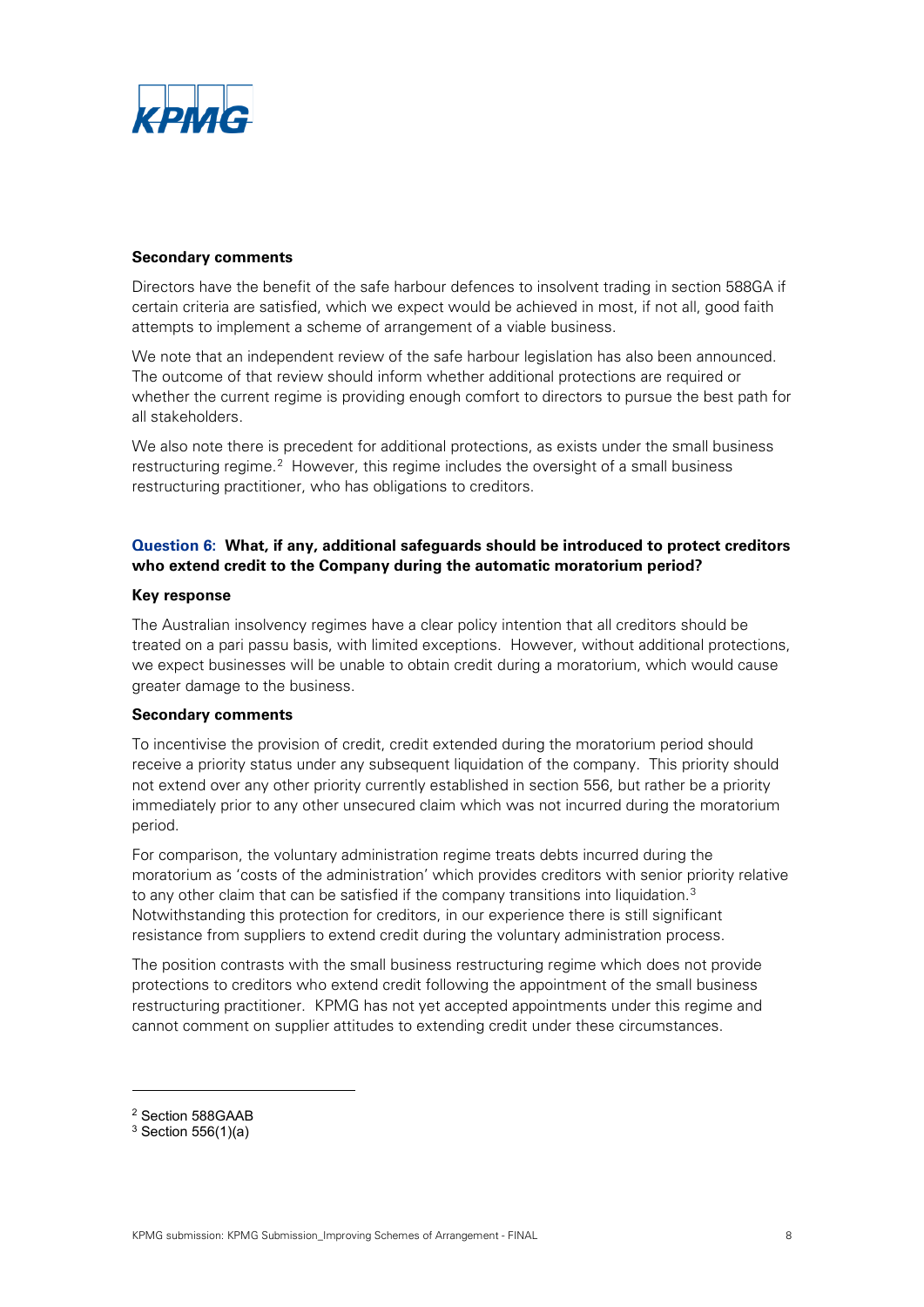

**Question 7: Should the insolvency practitioners assisting the Company with the scheme of arrangement be permitted to act as the Voluntary Administrators of the Company on scheme failure?**

#### **Key response**

KPMG restructuring partners are members of the Australian Restructuring, Insolvency and Turnaround Association and subject to its Code of Professional Practice. Accepting a role as voluntary administrator after advising a company in relation to a scheme of arrangement would be a breach of independence under the code. This is due to the requirement of the voluntary administrator to undertake investigations into the circumstances of the scheme's failure, and potentially investigate their own actions or advice.

We note there are some advantages to the insolvency practitioner acting in both roles. In our experience, the voluntary administration process is usually faster and more cost effective if the insolvency practitioner appointed has detailed knowledge of the business' operations, management team, reasons for the failure and turnaround potential. These advantages translate into savings in the form of voluntary administration costs and generally maximises the chances for a successful restructure. In these circumstances, the insolvency practitioner should be permitted to act in both roles, but only if provisions are made which allow the Court to consent to the appointment.

## **Question 8: Is the current threshold for creditor approval of a scheme appropriate? If not, what would be an appropriate threshold?**

#### **Key response**

The creditor threshold for schemes of arrangement do not align with creditor approval thresholds in the voluntary administration / deed of company arrangement regime, which only requires majority in value and in number. This arguably makes a compromise easier to achieve under a deed of company arrangement compared to a scheme of arrangement.

However, we note the creditor thresholds for schemes align with comparable jurisdictions and that schemes are designed to compromise the rights of creditors of solvent companies, where additional hurdles should be required.

We do not believe the threshold should change without a clear policy directive to change balance of debtor and creditor rights in Australian restructuring.

## **Question 9: Should rescue, or 'debtor-in-possession', finance be considered in the Australian creditors' scheme context?**

#### **Key response**

We have experience borrowing funds for restructure financing during the voluntary administration process and have seen how this has maximised outcomes through providing flexibility in the restructure process.